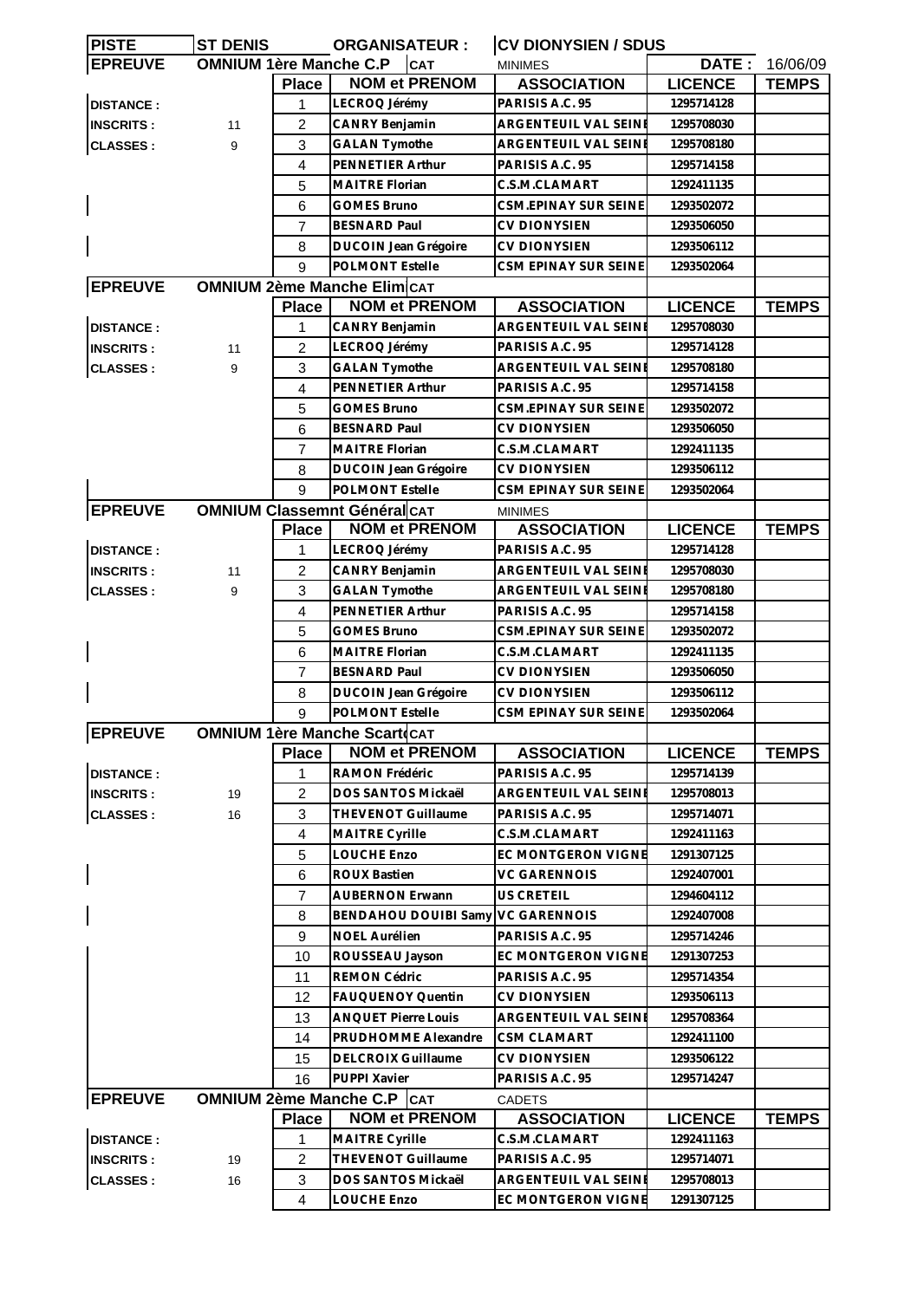|                  |          | 5                 | <b>AUBERNON Erwann</b>                      | US CRETEIL                                 | 1294604112                   |              |
|------------------|----------|-------------------|---------------------------------------------|--------------------------------------------|------------------------------|--------------|
|                  |          | 6                 | RAMON Frédéric                              | PARISIS A.C. 95                            | 1295714139                   |              |
|                  |          | $\overline{7}$    | <b>ROUX Bastien</b>                         | <b>VC GARENNOIS</b>                        | 1292407001                   |              |
|                  |          | 8                 | PUPPI Xavier                                | PARISIS A.C. 95                            | 1295714247                   |              |
|                  |          | 9                 | <b>BENDAHOU DOUIBI Samy</b>                 | <b>VC GARENNOIS</b>                        | 1292407008                   |              |
|                  |          | 10                | <b>NOEL Aurélien</b>                        | PARISIS A.C. 95                            | 1295714246                   |              |
|                  |          | 11                | ROUSSEAU Jayson                             | EC MONTGERON VIGNE                         | 1291307253                   |              |
|                  |          | 12                | <b>FAUQUENOY Quentin</b>                    | <b>CV DIONYSIEN</b>                        | 1293506113                   |              |
|                  |          | 13                | PRUDHOMME Alexandre                         | <b>CSM CLAMART</b>                         | 1292411100                   |              |
|                  |          | 14                | <b>DELCROIX Guillaume</b>                   | <b>CV DIONYSIEN</b>                        | 1293506122                   |              |
|                  |          | 15                | <b>ANQUET Pierre Louis</b>                  | ARGENTEUIL VAL SEINE                       | 1295708364                   |              |
|                  |          | 16                | <b>REMON Cédric</b>                         | PARISIS A.C. 95                            | 1295714354                   |              |
| <b>EPREUVE</b>   |          |                   | <b>OMNIUM Classement Généracat</b>          | <b>CADETS</b>                              |                              |              |
|                  |          | <b>Place</b>      | <b>NOM et PRENOM</b>                        | <b>ASSOCIATION</b>                         | <b>LICENCE</b>               | <b>TEMPS</b> |
| <b>DISTANCE:</b> |          | 1                 | MAITRE Cyrille                              | C.S.M.CLAMART                              | 1292411163                   |              |
| <b>INSCRITS:</b> | 19       | $\overline{2}$    | THEVENOT Guillaume                          | PARISIS A.C. 95                            | 1295714071                   |              |
| <b>CLASSES:</b>  | 16       | 3                 | DOS SANTOS Mickaël                          | ARGENTEUIL VAL SEINE                       | 1295708013                   |              |
|                  |          | 4                 | RAMON Frédéric                              | PARISIS A.C. 95                            | 1295714139                   |              |
|                  |          | 5                 | LOUCHE Enzo                                 | <b>EC MONTGERON VIGNE</b>                  | 1291307125                   |              |
|                  |          | 6                 | <b>AUBERNON Erwann</b>                      | US CRETEIL                                 | 1294604112                   |              |
|                  |          | $\overline{7}$    | <b>ROUX Bastien</b>                         | <b>VC GARENNOIS</b>                        | 1292407001                   |              |
|                  |          | 8                 | <b>BENDAHOU DOUIBI Samy</b>                 | <b>VC GARENNOIS</b>                        | 1292407008                   |              |
|                  |          | 9                 | NOEL Aurélien                               | PARISIS A.C. 95                            | 1295714246                   |              |
|                  |          | 10                | ROUSSEAU Jayson                             | EC MONTGERON VIGNE                         | 1291307253                   |              |
|                  |          | 11                | PUPPI Xavier                                | PARISIS A.C. 95                            | 1295714247                   |              |
|                  |          | 12                | FAUQUENOY Quentin                           | <b>CV DIONYSIEN</b>                        | 1293506113                   |              |
|                  |          | 13                | REMON Cédric                                | PARISIS A.C. 95                            | 1295714354                   |              |
|                  |          | 14                | PRUDHOMME Alexandre                         | <b>CSM CLAMART</b>                         | 1292411100                   |              |
|                  |          | 15                | <b>ANQUET Pierre Louis</b>                  | ARGENTEUIL VAL SEINE                       | 1295708364                   |              |
|                  |          | 16                | <b>DELCROIX Guillaume</b>                   | <b>CV DIONYSIEN</b>                        | 1293506122                   |              |
|                  |          |                   |                                             |                                            |                              |              |
|                  |          |                   |                                             |                                            |                              |              |
|                  |          |                   |                                             |                                            |                              |              |
| <b>EPREUVE</b>   |          |                   | OMNIUM 1ère Manche Elimir CAT SEN/JUN       |                                            |                              |              |
| <b>DISTANCE:</b> |          | <b>Place</b><br>1 | <b>NOM et PRENOM</b><br><b>BLANCHON Luc</b> | <b>ASSOCIATION</b><br>ARGENTEUIL VAL SEINE | <b>LICENCE</b><br>1295708143 | <b>TEMPS</b> |
| <b>INSCRITS:</b> |          | 2                 | <b>CLERE Emilien</b>                        | U.V.AUBE                                   |                              |              |
|                  | 15<br>14 | 3                 | MAFFEIS Dany                                | PARISIS A.C. 95                            | 1295714100                   |              |
| <b>CLASSES:</b>  |          | $\overline{4}$    | <b>GRENIER Vianney</b>                      | CSM VILLENEUVE GARE                        | 1292420169                   |              |
|                  |          | 5                 | DA CRUZ Aderito                             | CSM VILLENEUVE GARE                        | 1292420108                   |              |
|                  |          | 6                 | DA COSTA Christophe                         | <b>CV DIONYSIEN</b>                        | 1293506084                   |              |
|                  |          | $\overline{7}$    | <b>ILONGO Dimitri</b>                       | ARGENTEUIL VAL SEINE                       | 1295708142                   |              |
|                  |          | 8                 | <b>GRIGNON René</b>                         | <b>CSM VILLENEUVE GARE</b>                 | 1292420128                   |              |
|                  |          | 9                 | <b>LASSAUNIERE Olivier</b>                  | CO GARGENVILLE                             | 1278214009                   |              |
|                  |          | 10                | <b>VALENTI Julien</b>                       | <b>CV DIONYSIEN</b>                        | 1293506031                   |              |
|                  |          | 11                | <b>DUMAS Jefferson</b>                      | <b>CV DIONYSIEN</b>                        | 1293506032                   |              |
|                  |          | 12                | <b>DERLY Alain</b>                          | E.S.GERVAIS LILAS                          |                              |              |
|                  |          |                   | ROSARIO William                             | ARGENTEUIL VAL SEINE                       | 1295708198                   |              |
|                  |          | 13<br>14          | FERNANDES VALENTIN                          | CSM.EPINAY SUR SEINE                       | 1293502138                   |              |
|                  |          |                   | <b>OMNIUM 2ème Manche C.P   CAT</b>         | SEN/JUN                                    |                              |              |
| <b>EPREUVE</b>   |          | <b>Place</b>      | <b>NOM et PRENOM</b>                        | <b>ASSOCIATION</b>                         | <b>LICENCE</b>               | <b>TEMPS</b> |
| <b>DISTANCE:</b> |          | 1                 | <b>CLERE Emilien</b>                        | U.V.AUBE                                   |                              |              |
| <b>INSCRITS:</b> | 15       | $\overline{2}$    | <b>LASSAUNIERE Olivier</b>                  | CO GARGENVILLE                             | 1278214009                   |              |
| <b>CLASSES:</b>  | 14       | 3                 | <b>ILONGO Dimitri</b>                       | ARGENTEUIL VAL SEINE                       | 1295708142                   |              |
|                  |          | $\overline{4}$    | MAFFETS Dany                                | PARISIS A.C. 95                            | 1295714100                   |              |
|                  |          | 5                 | <b>BLANCHON Luc</b>                         | ARGENTEUIL VAL SEINE                       | 1295708143                   |              |
|                  |          | 6                 | <b>DUMAS</b> Jefferson                      | <b>CV DIONYSIEN</b>                        | 1293506032                   |              |
|                  |          | $\overline{7}$    | DA COSTA Christophe                         | <b>CV DIONYSIEN</b>                        | 1293506084                   |              |
|                  |          | 8                 | DA CRUZ Aderito                             | CSM VILLENEUVE GARE                        | 1292420108                   |              |
|                  |          | 9                 | <b>GRIGNON René</b>                         | CSM VILLENEUVE GARE                        | 1292420128                   |              |